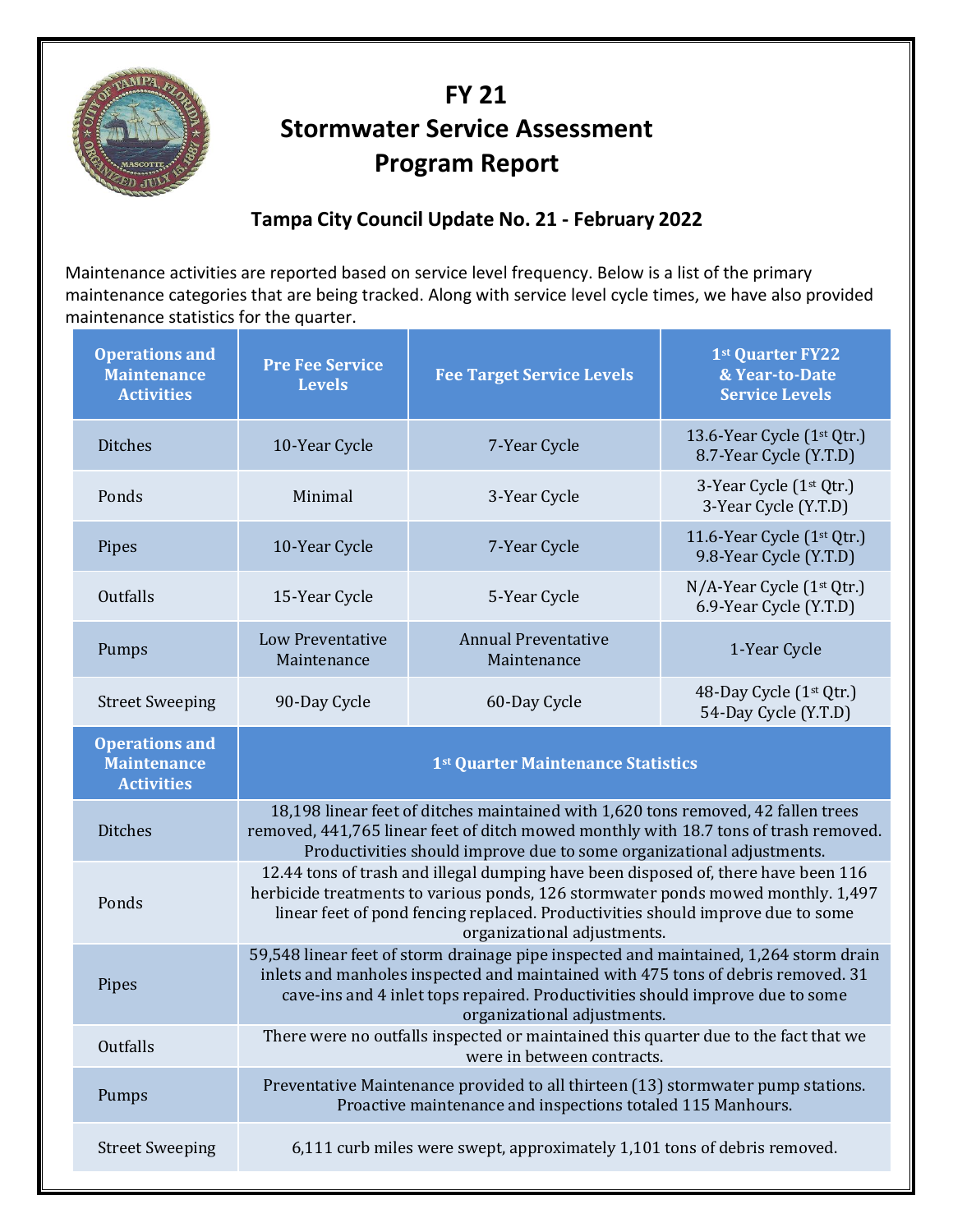## **Wall Street Canal**



**Before**